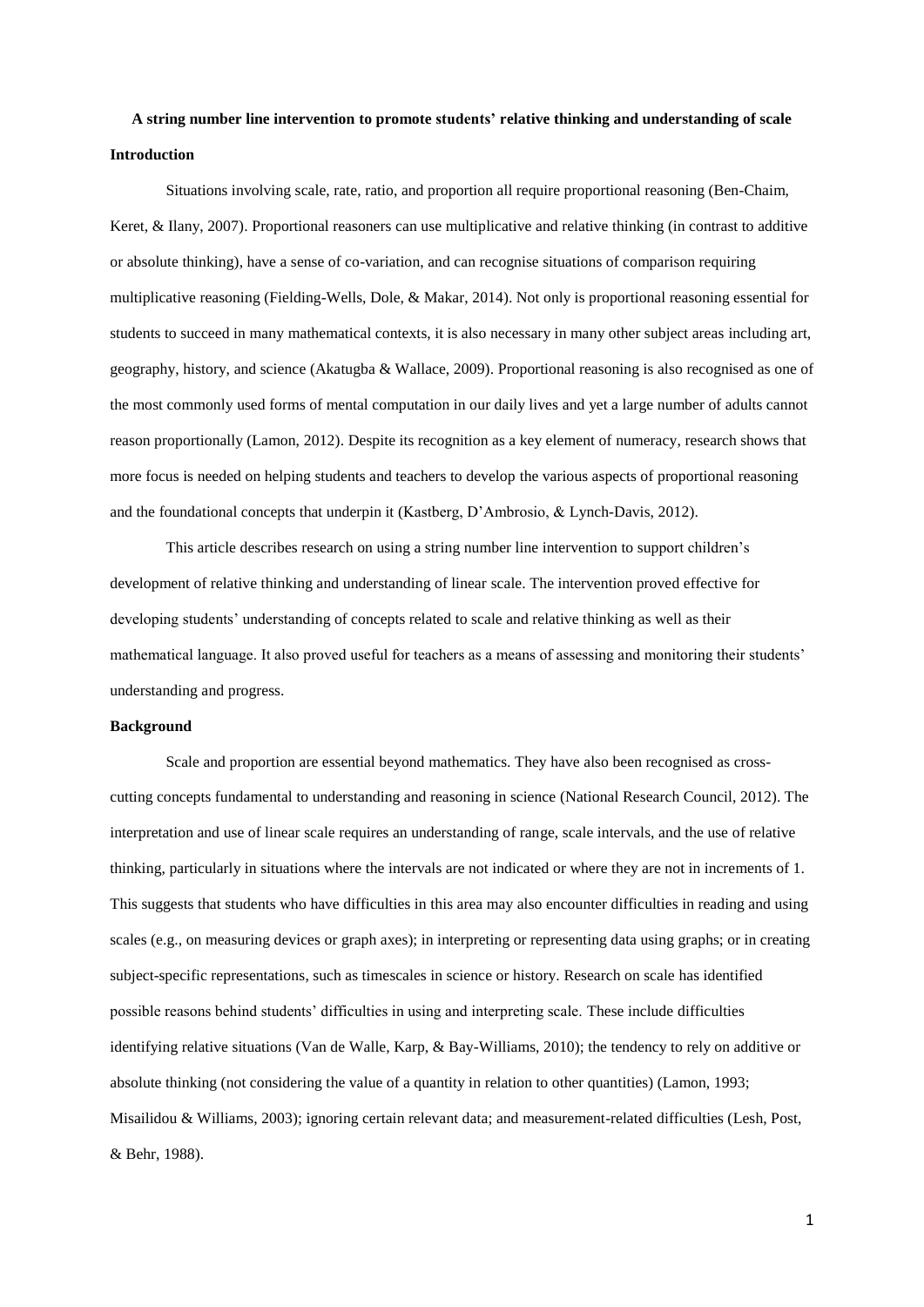The number line has been identified as a core mathematical tool that is used to support children's development of relative thinking (e.g., scale, magnitude, relative positioning of whole numbers and fractions); understanding of whole numbers, sequencing, and number relationships; and their understanding of equivalence (e.g., fractions, decimals, and percentages) (Geary, Hoard, Nugent & Byrd-Craven, 2008; National Council of Mathematics Teachers, 2006). According to Geary et al. (2008), unless children develop a mathematically accurate representation of the number line, there are implications for their learning of mathematics in high school and even beyond. Booth and Siegler (2006) found that there is a correlation between children's understanding of the linear number line and mathematics achievement. Despite its central importance in the development of children's mathematical reasoning, scaling has been largely ignored in research about proportional reasoning and little is known about the ability to scale and how this ability changes as children develop (Boyer & Levine, 2012). What is known is that in primary school one of the first encounters children have with formal scales occurs when they learn about numbers using a number line and that being able to deal with scale and the reasoning associated with it requires relative thinking.

The string number line is an example of an empty number line. The empty number line has been found to be useful for developing children's number sense and their confidence and ability to use numbers flexibly and is typically used as a support for counting, addition, and subtraction, often with no requirement for the lengths or distances between numbers to indicate relative value (Bobis, 2009). In this article, the use of the string number line is different; there is a definite requirement for the distances between numbers to be relative to their values because this is essential to developing an understanding of linear scale. Being a physical representation, the string number line allows students to manipulate the numbers and the distances between them, which makes it useful for developing students' understanding of scale and allows teachers to focus on developing children's understanding of the relative positioning of different numbers. It also allows children to reposition numbers and to use relative thinking when rescaling is required.

#### **Impetus for the Study**

Our previous research involving 2 500 middle years students revealed that many students from Year 5 to Year 9 had difficulties in a range of applications of proportional reasoning, including scale (see Hilton, Hilton, Dole, & Goos, 2016). The data collected about students' understanding of linear scale showed that a very high proportion of students had difficulties in identifying a missing value on a number line with 10 intervals between two known numbers, which were 20 units apart. Only a small percentage of primary school students (6.6% Year 5, 10.4% Year 6, and 20.5% Year 7), used the correct relative thinking to answer the question. The most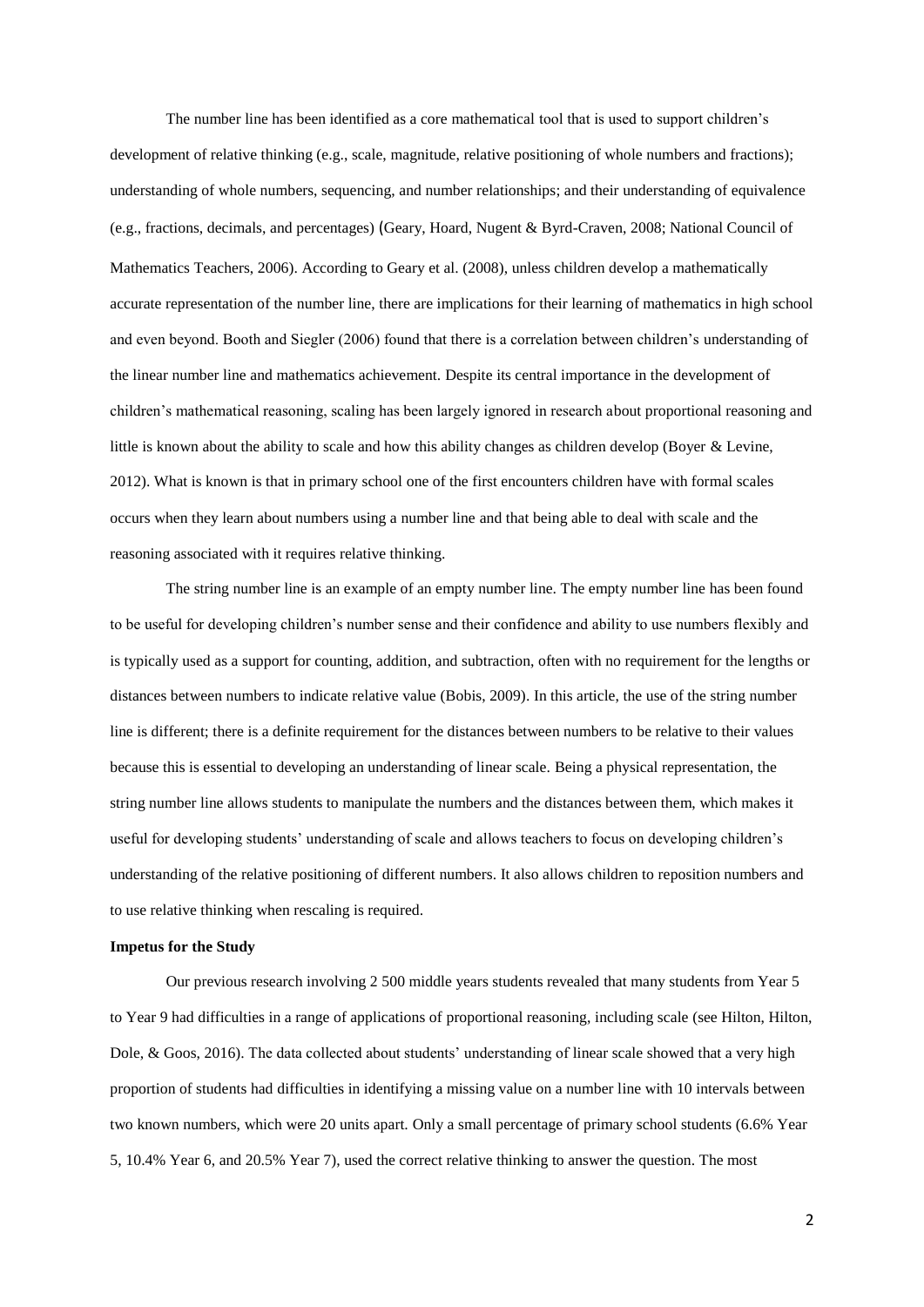commonly used erroneous reasoning involved absolute thinking in which the students counted on from the first number, ignoring the last number thereby ignoring the scale of the number line.

While proportional reasoning and its foundational concepts and skills do not always develop naturally (Bangert-Drowns, Hurley & Wilkinson, 2004), our previous research suggested that targeted teaching can assist students to develop stronger proportional reasoning skills (Hilton et al., 2016). Our current study focuses deliberately on a small group of teachers and specific teaching interventions to help us to learn more about how these interventions can support teaching and learning of proportional reasoning. In its first year, eight Years 3-5 teachers participated in a series of one-day professional development workshops with classroom interventions between each. The study aims to design and trial interventions that are easily implemented by teachers using simple resources and to determine their impact on particular aspects of students' ability to reason proportionally. This article focuses on the impact of a structured intervention using a string number line on children's ability to solve problems involving linear scale, relative thinking, and re-scaling.

#### **The String Number Line Intervention**

#### *The Eight Lessons*

The teachers were given a script that contained a structured series of lesson prompts to be used on each of four days per week for two weeks (a total of 8 lessons). It was expected that each day's activities would require around 10 minutes, although the teachers initially spent 15-20 minutes per day. As they became more familiar with the activities, the language and the children's abilities, the time became closer to the anticipated 10 minutes per day. In addition to discussion prompts and suggested questions, the teachers used a glossary of terms to ensure that they used accurate and consistent mathematical language when conducting the intervention. The main reasons for providing the script and glossary for the teachers was (1) to help teachers foreground the mathematical language associated with scale; (2) to support those teachers who felt unsure about how they could promote their students' understanding of scale and rescaling on the number line; and (3) to provide an opportunity for teachers to enact learning from the workshops in their classes. Appendix 1 shows the main ideas associated with each of the lessons. Figure 1 shows a string number line as it was used in this study. The first photo illustrates an introductory step in Lesson 1. The second photo requires students to find the midpoint and place the missing number.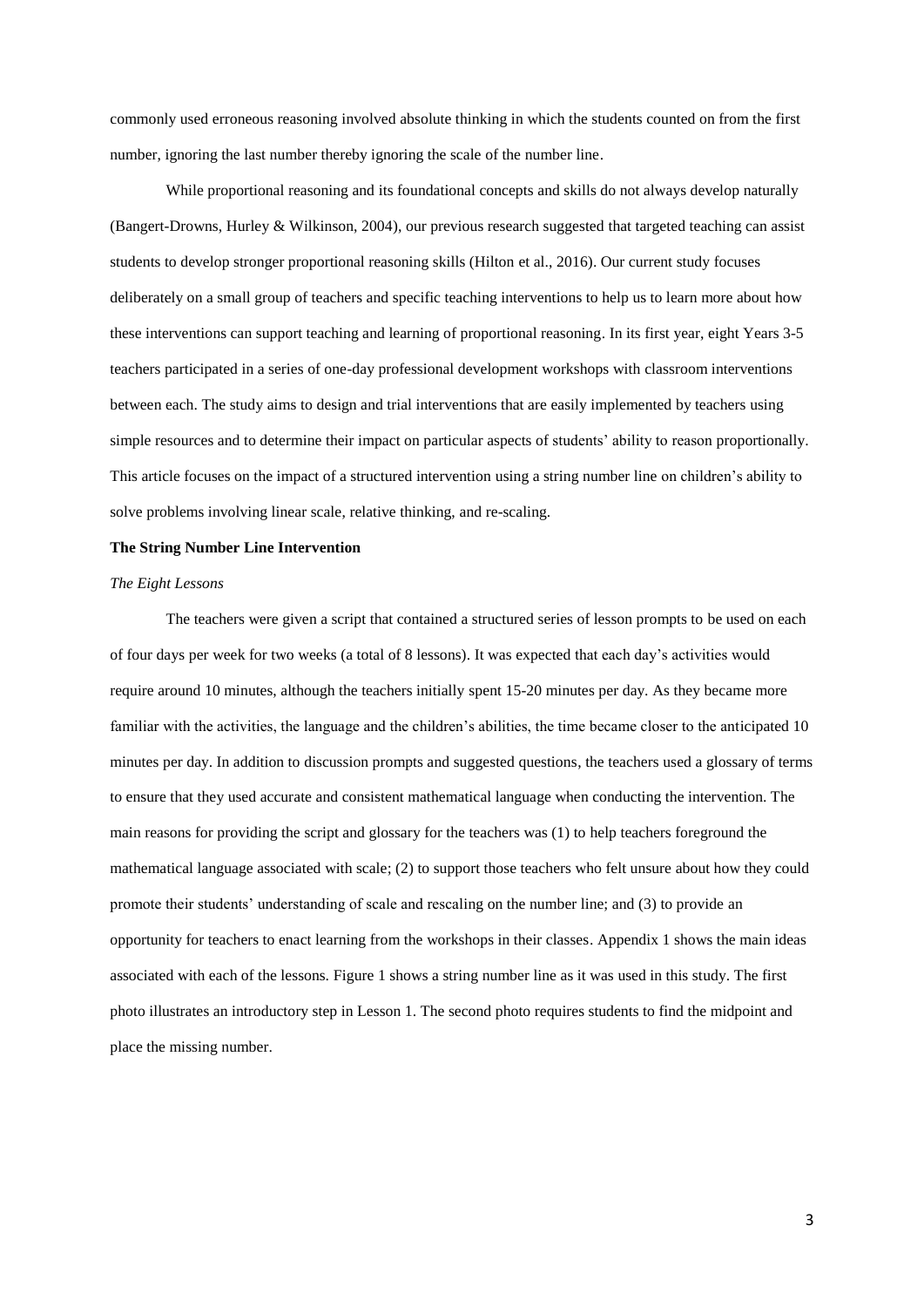

*Figure 1.* Rescaling and placing numbers on the string number line.

### *The Pre-Post Intervention Instrument*

The teachers gave their students a pre-intervention instrument prior to the first lesson and this was repeated in the week following the intervention. A total of 204 students completed both instruments. The instrument consisted of 10 items that reflected the content of each of the 8 lessons. Each item showed a number line, similar in layout to a physical string number line and students were required to insert one or more missing numbers. Figure 2 shows a sample item.



*Figure2*. Sample item from the instrument.

## **Did the Students' Reasoning Improve?**

The results for the pre- and post-intervention instruments were compared using paired-sample *t-*tests. There was a statistically significant difference between the scores for the pre-intervention and the postintervention for all year levels. The teachers were also asked to annotate the script to record their reflections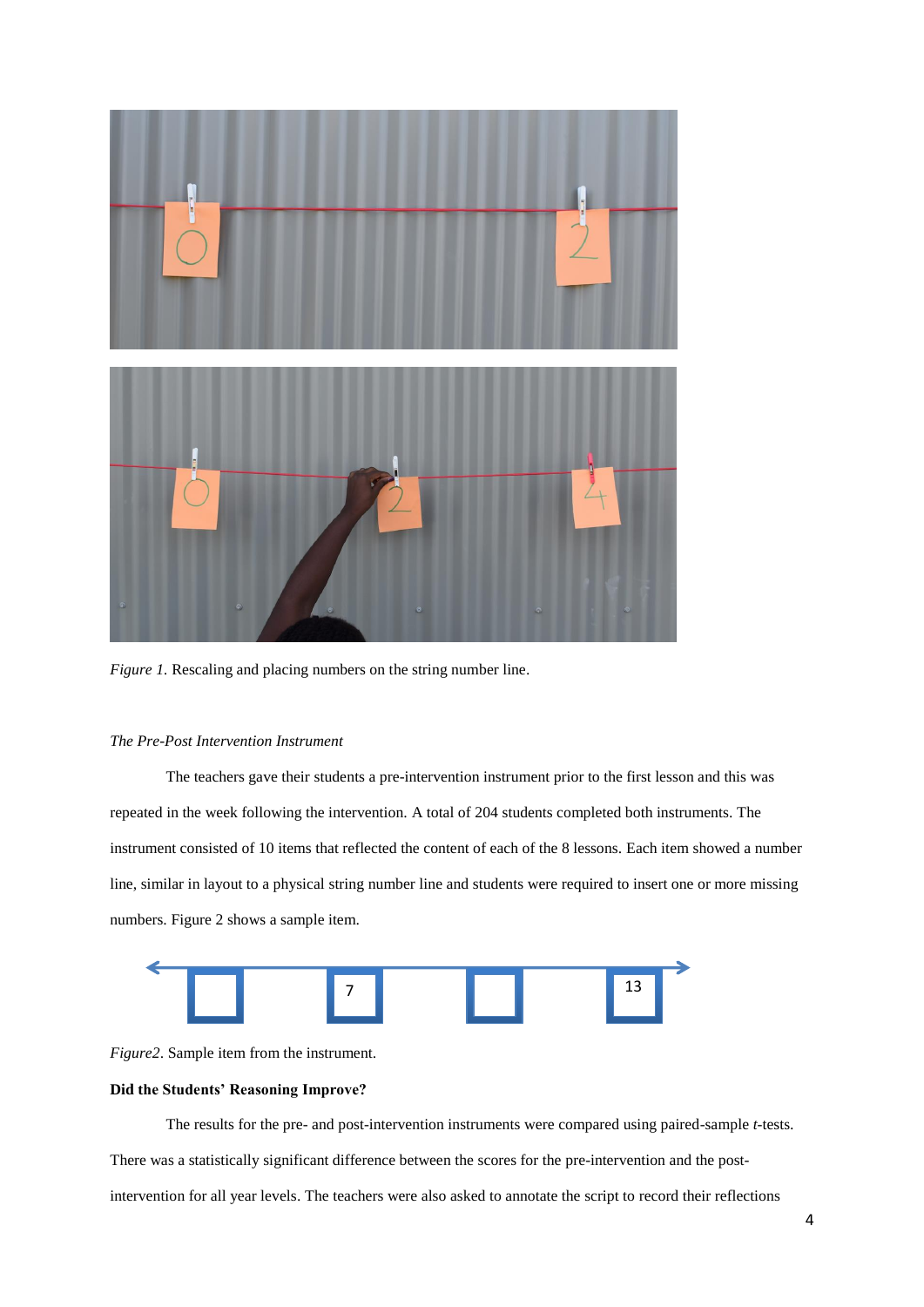during the intervention and to note the ways in which students responded to the questions and activities. The scripts indicated a number of patterns in the thinking of the students. Early in the intervention, the teachers noted that

- some students used counting strategies to determine the value when one number was missing
- once the interval value was established, additive strategies were sometimes used to find missing consecutive numbers
- many children wanted to draw blank number lines to help them solve the problem, used trial and error, or asked to measure the distances
- some students could give the correct answer but weren't able to articulate why

When solving the problems,

- the students found the items much easier when the starting number was zero
- if the starting number was not zero, students sometimes used erroneous logic (e.g., When solving
- 2  $\Box$  8  $\Box$  some students found the difference between 2 and 8, i.e., 6 and halved it before realising that

3 is not the mid-point of 2 and 8)

- When the first number was missing, some students counted on and then counted back by the same amount
- pre-algebraic strategies were evident in some students' reasoning (e.g., 'I found that  $7 + \Box = 10$ , which was 3 so then I said  $7 - 3 = 4'$ )

By the end of the intervention, the teachers noted that the children were better able to use the known values to determine the interval value and solve for the missing values. They also noted a shift from additive and absolute thinking to multiplicative or relative thinking and a distinct increase in the children's use of the mathematical language.

#### **Did the Teachers Find the String Number Line Intervention Useful?**

The teachers perceived the string number line intervention as valuable and their responses reflected a number of different benefits for both teaching and learning. It was useful for diagnostic assessment because it allowed teachers to easily determine which students were using additive thinking or multiplicative thinking. The teachers felt that because the use of the string number line required physical manipulation the children developed an understanding more quickly and effectively. They noted that the structured nature of the activity supported their teaching by modelling a developmental sequence and providing model questions and explanations and felt that this approach prompted them to use different strategies, for example varying the starting number rather than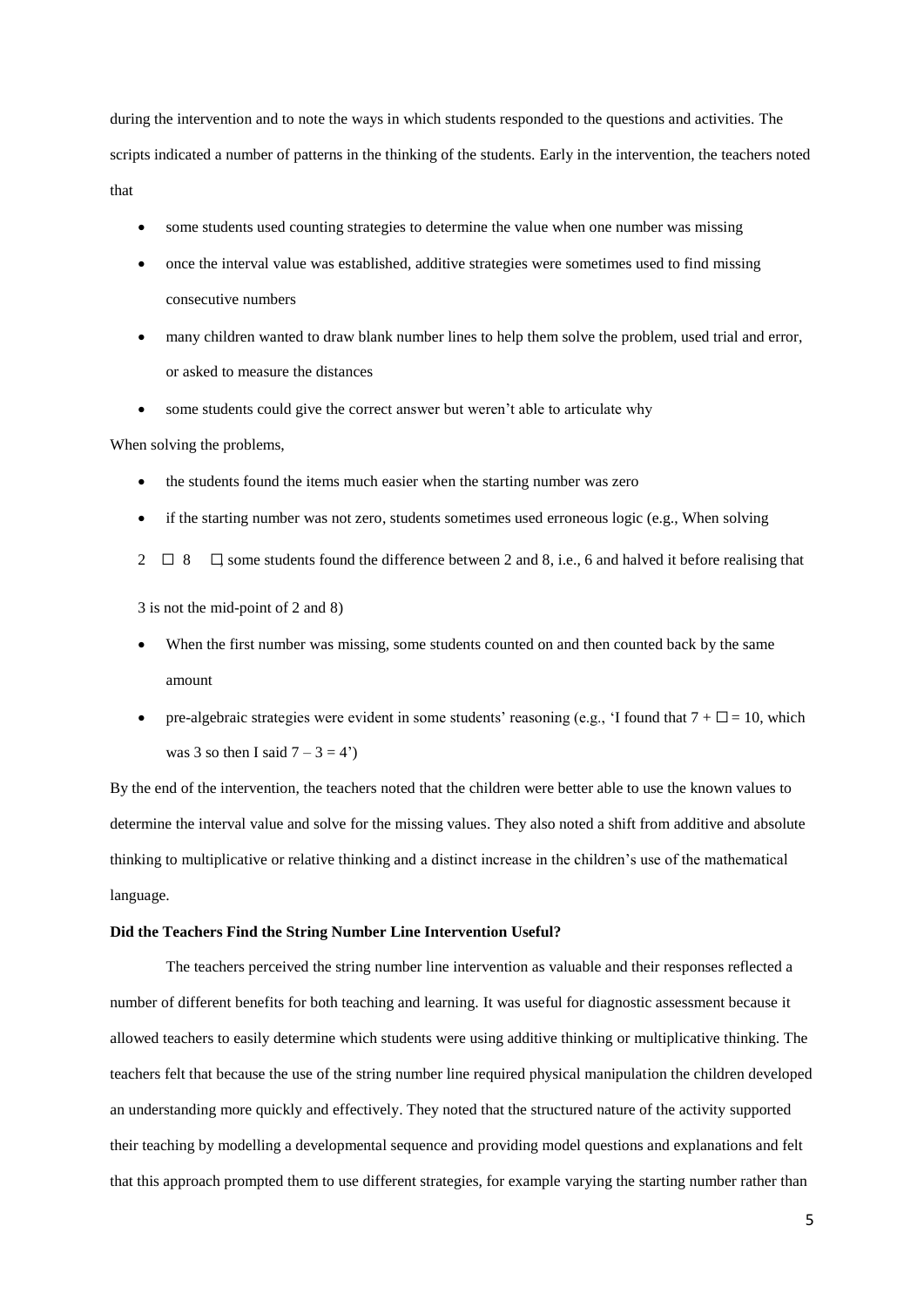always starting at zero. Teachers liked the short repetitious nature of the activities, which were used on a daily basis, for supporting students who were struggling with the concepts because of the. At the same time, the teachers noted that there was still the opportunity for challenging the more able students becasue some prompts elicited higher order thinking.

The intervention promoted the children's use of the mathematical language and began to use such terms as line, interval, and interval value. Teachers described this as empowering for the students because they were better able to articulate their reasoning. Some teachers used the opportunity to develop words cards or word walls to support the development and use of mathematical language. The teachers also felt that the intervention provided them with a personal learning opportunity, describing how their confidence and knowledge of scaling and re-scaling were enhanced and their increased fluency in the use of the mathematical terminology.

#### **Conclusion**

This study showed that the use of a structured intervention utilising a string number line and script to target particular concepts and mathematical language was effective for developing children's understanding of scale and their ability to use relative thinking. This study has provided some insight into the ways in which children reason when thinking about scale and the number line. An added benefit of the structured intervention was the improvement in the use of mathematical language by both teachers and students. This is a significant finding as it addresses an important issue identified by Staples and Truxaw (2012) that the use of mathematical language is a key aspect of developing conceptual understanding. Certainly, the teachers felt that the consistent use of language with their students supported its development and provided students with a means by which to articulate their thinking. While this small scale study only involved eight teachers, it provided an opportunity to investigate the effectiveness of an intervention that targeted the specific needs of those teachers and their students. The findings suggest that the string number line is an effective tool when accompanied by sequenced questions and activities that target children's development of scale and its underpinning concepts. The string number line is simple, quick to set up, and perhaps most importantly, it is both a physical and visual representation that allows children to position and reposition numbers while explaining their thinking. Further research is ongoing and will focus on investigating similar interventions for developing fractional understanding.

#### **References**

Ahl, V. A., Moore, C. F., & Dixon, J. A. (1992). Development of intuitive and numerical proportional reasoning. *Cognitive Development, 7*, 81-108.

6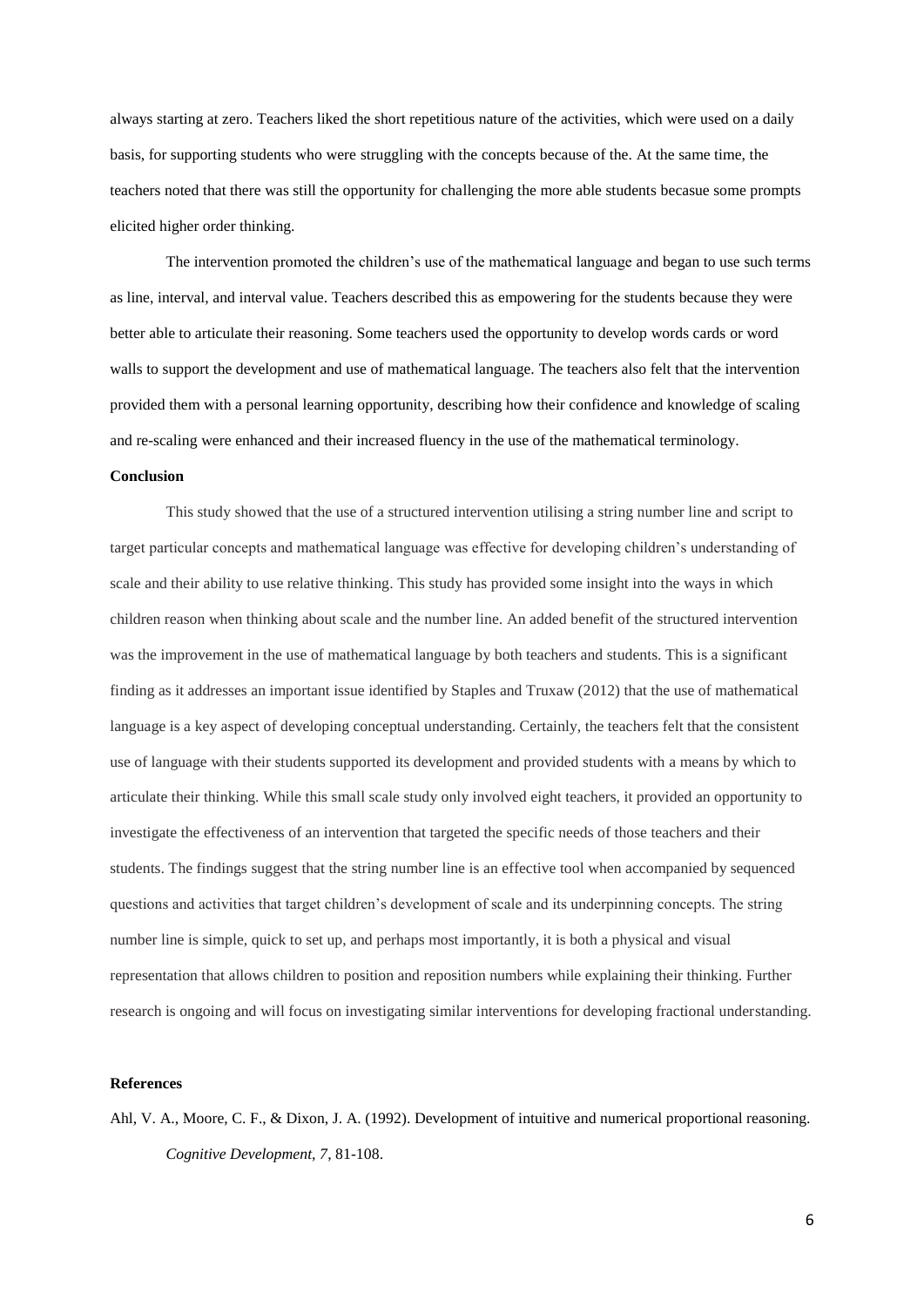- Akatugba, A. H., & Wallace, J. (2009). An integrative perspective on students' proportional reasoning in high school physics in a West African context. *International Journal of Science Education, 31*(11), 1473- 1493.
- Bangert-Drowns, R. L., Hurley, M. M. & Wilkinson, B. (2004). The effects of school based writing-to-learn interventions on academic achievement: A meta-analysis. *Review of Educational Research, 74*(1), 29– 58.
- Ben-Chaim, D., Keret, Y., & Ilany, B.-S. (2007). Designing and implementing authentic investigative proportional reasoning tasks: The impact on pre-service mathematics teachers' content and pedagogical knowledge and attitudes. *Journal of Mathematics Teacher Education, 10*, 333-340.
- Bobis, J. (2009). *The empty number line.* Retrieved from http://www.nlnw.nsw.edu.au/videos09/lo\_Bobis\_Teaching/lo\_Bobis\_Teaching\_00.htm
- Booth, J. L., & Siegler, R. S. (2006). Developmental and individual differences in pure numerical estimation. *Developmental Psychology, 41,* 189–201.
- Boyer, T. W., & Levine, S. C. (2012). Child proportional scaling: Is 1/3 = 2/6 = 3/9 = 4/12? *Journal of experimental child psychology, 111,* 516-533.
- Fielding-Wells, J., Dole, S., & Makar, K. (2014). Inquiry pedagogy to promote emerging proportional reasoning in primary students. *Mathematics Education Research Journal, 26*, 47-77.
- Geary, D. C., Hoard, M. K., Nugent, L., & Byrd-Craven, J. (2008). Development of number line representations in children with mathematical learning disability. *Developmental Neuropsychology, 33*(3), 277-299.
- Howe, C., Nunes, T., & Bryant, P. (2011). Rational number and proportional reasoning: Using intensive quantities to promote achievement in mathematics and science. *International Journal of Science and Mathematics Education, 9*, 391-417.
- Kastberg, S. E., D'Ambrosio, B., & Lynch-Davis, K. (2012). Understanding proportional reasoning for teaching. *Australian Mathematics Teacher, 68*(3), 32–40.
- Lamon, S. J. (2012). *Teaching fractions and ratios for understanding: Essential content knowledge and instructional strategies for teachers (3<sup>rd</sup> Ed.). New York: Routledge.*
- Lamon, S. J. (2007). Rational numbers and proportional reasoning: Toward a theoretical framework for research. In F. K. Lester Jr. (Ed.), *Second handbook of research on mathematics teaching and learning* (pp. 629-668). Charlotte, NC: Information Age Publishing.
- Lamon, S. J. (1993). Ratio and proportion: Connecting content and children's thinking. *Journal for Research in Mathematics Education, 24*(1), 41-61.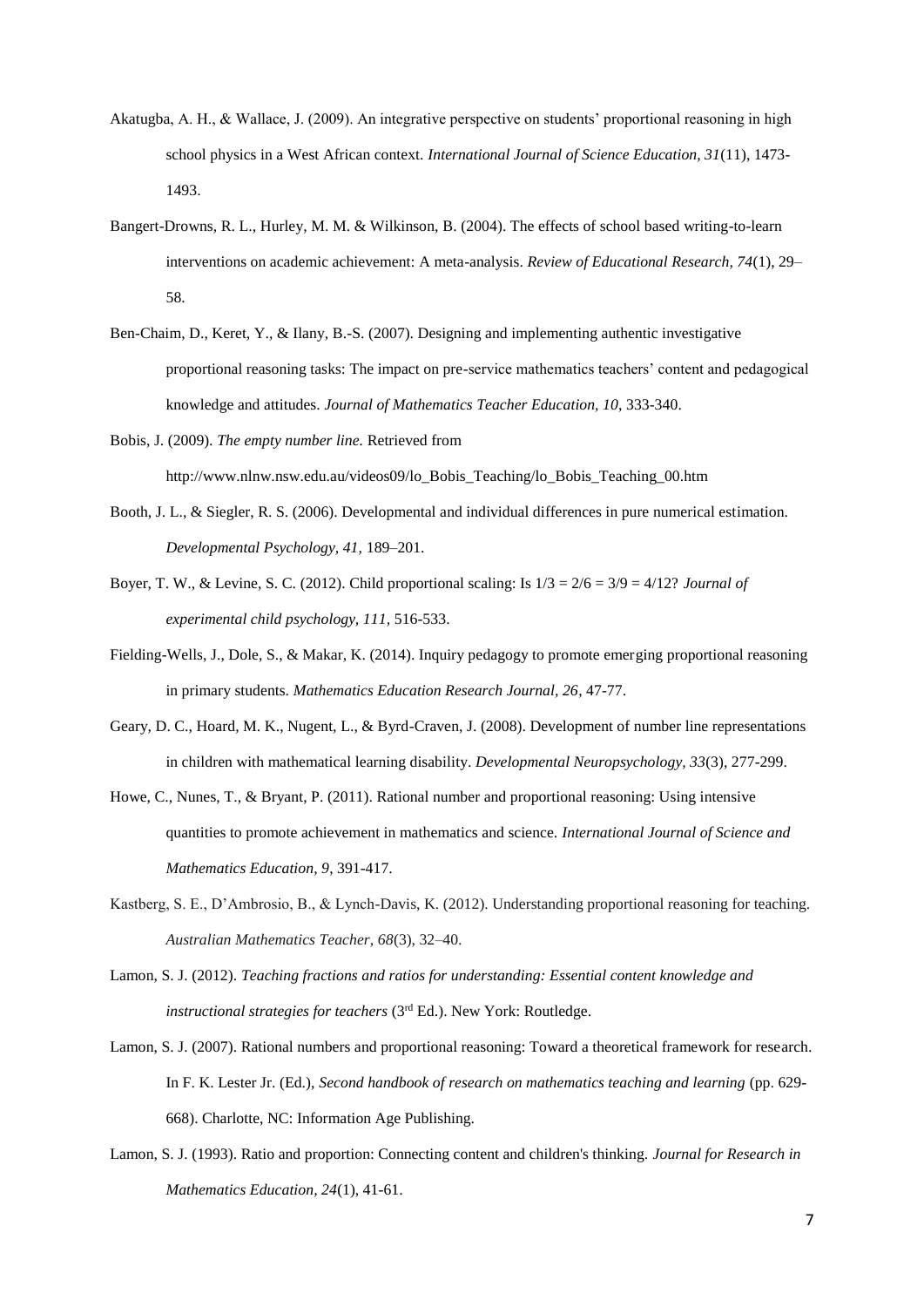- Lesh, R., Post, T., & Behr, M. (1988). Proportional reasoning. In J. Hiebert & M. Behr (Eds.), *Number concepts and operations in the middle grades* (pp. 93-118). Reston, VA: Lawrence Erlbaum & National Council of Teachers of Mathematics.
- Lobato, J., Orrill, C. H., Druken, B., & Jacobson, E. (2011). *Middle school teachers' knowledge of proportional reasoning for teaching*. Paper presented in the Symposium Extending, expanding, and applying the construct of mathematical knowledge for teaching, at the Annual meeting of the American Educational Research Association, New Orleans, USA.
- Misailidou, C., & Williams, J. (2003). Diagnostic assessment of children's proportional reasoning. *Journal of Mathematical Behavior, 22*, 335-368.
- Möhring, W., Newcombe, N. S., & Frick, A. (2015). The relation between spatial thinking and proportional reasoning in pre-schoolers. *Journal of Experimental Child Psychology 132*, 213–220.
- National Research Council. (2012). *A framework for K-12 science education: Practices, crosscutting concepts, and core ideas.* Washington DC: National Academies Press.
- National Council of Teachers of Mathematics. (2006). *Curriculum focal points for prekindergarten through grade 8 mathematics: A quest for coherence*. Reston, VA: Author.
- Staples, M. E. & Truxaw, M. P. (2012). An initial framework for the language of higher-order thinking mathematics practices. *Mathematical Education Research Journal, 24*, 257–281.
- Van De Walle, J. A., Karp, K. S., & Bay-Williams, J. M. (2010). *Elementary and middle school mathematics: Teaching developmentally*. Boston, MA: Allyn & Bacon.
- Vasilyeva, M., & Huttenlocher, J. (2004). Early development of scaling ability. *Developmental Psychology, 40,*  682-690.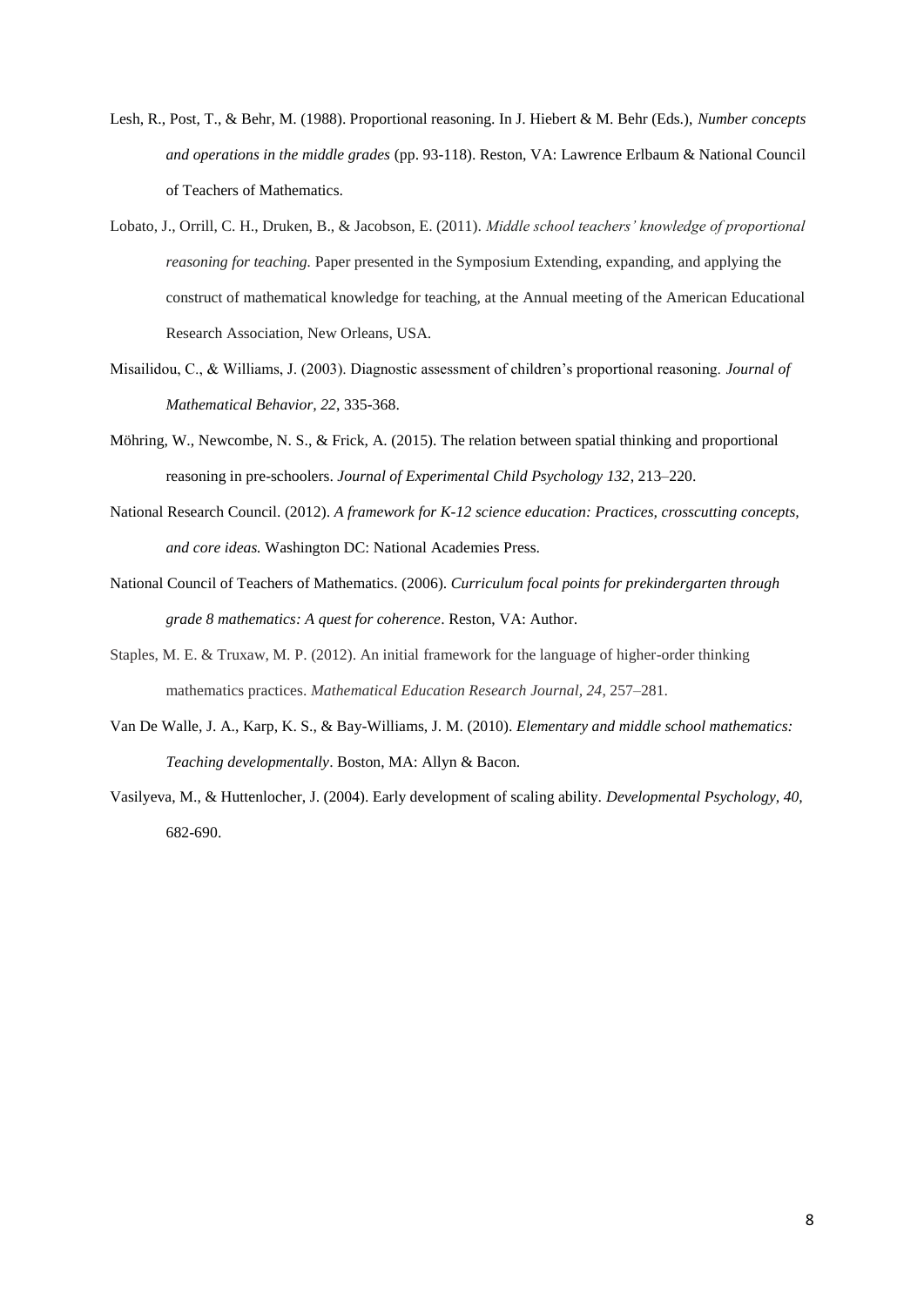| Lesson         | Idea                                                                                                   |
|----------------|--------------------------------------------------------------------------------------------------------|
|                | Naming and locating the middle number between 0 and an even number                                     |
| $\overline{c}$ | Manipulating the starting number, while keeping numbers even and maintaining the interval<br>length    |
| 3              | Determining the starting number or the end number having been given the mid-point                      |
| 4              | Determining the starting number or the end number when the middle number changes (re-scaling)          |
| 5              | Determining the value of multiple numbers given the first two numbers (and thus the interval<br>value) |
| 6              | Determining the value of two non-consecutive numbers (thereby determining the interval value)          |
| 7              | Repeating lesson 6 but with more missing numbers or larger numbers (teacher judgment used<br>here)     |
| 8              | Rescaling - interval distance is changed so numbers need to be relocated                               |

# **Appendix 1. Main ideas associated with each lesson in the intervention**

Note: All numbers were whole numbers, no fractional thinking was involved.

# **Appendix 2. Extract from the intervention: The first two lessons**

# *Setting up the number line:*

*The best resources for the string number line are a thick string/cord and pegs that fit the string snugly. This allows the number cards to be held firmly and prevents them from spinning around on the string. The best approach is to secure the ends of the string so that students are not required to hold the ends, thereby allowing all students to participate in the activity.*

DAY 1: Naming and locating the middle number between 0 and an even number. All examples keep the numbers whole and avoid fractional answers at this stage.

*Example 1. Ask students to find the position of half way and then name that position. For these exercises the interval distance stays the same stays but the interval value may vary.* 



Q: How was the mid-point determined?

Q: How was the number value determined? NOTE: children who say 'halve the end number (4) are only correct when the starting number is 0.

*Even at this early stage, there is an opportunity to identify whether children are using additive or multiplicative thinking. This is also an opportunity for teachers to use these terms with the children. For example, a child who determines the interval value by counting on is using additive thinking and trial and error (e.g., 0, 1, 2, no; 0, 2, 4, yes) but one who knows that the interval value is found by dividing (4 – 0) by 2 is using multiplicative thinking.*

*Example 2: Repeat as for Example 1 but use 0 and 6. Do not change the position of the number cards.*



Q: What is the middle number now? How do you know?

Q: Why did the middle number change?

Q: Why did the end number increase by 2 but the middle number increased by only 1 from the previous example?